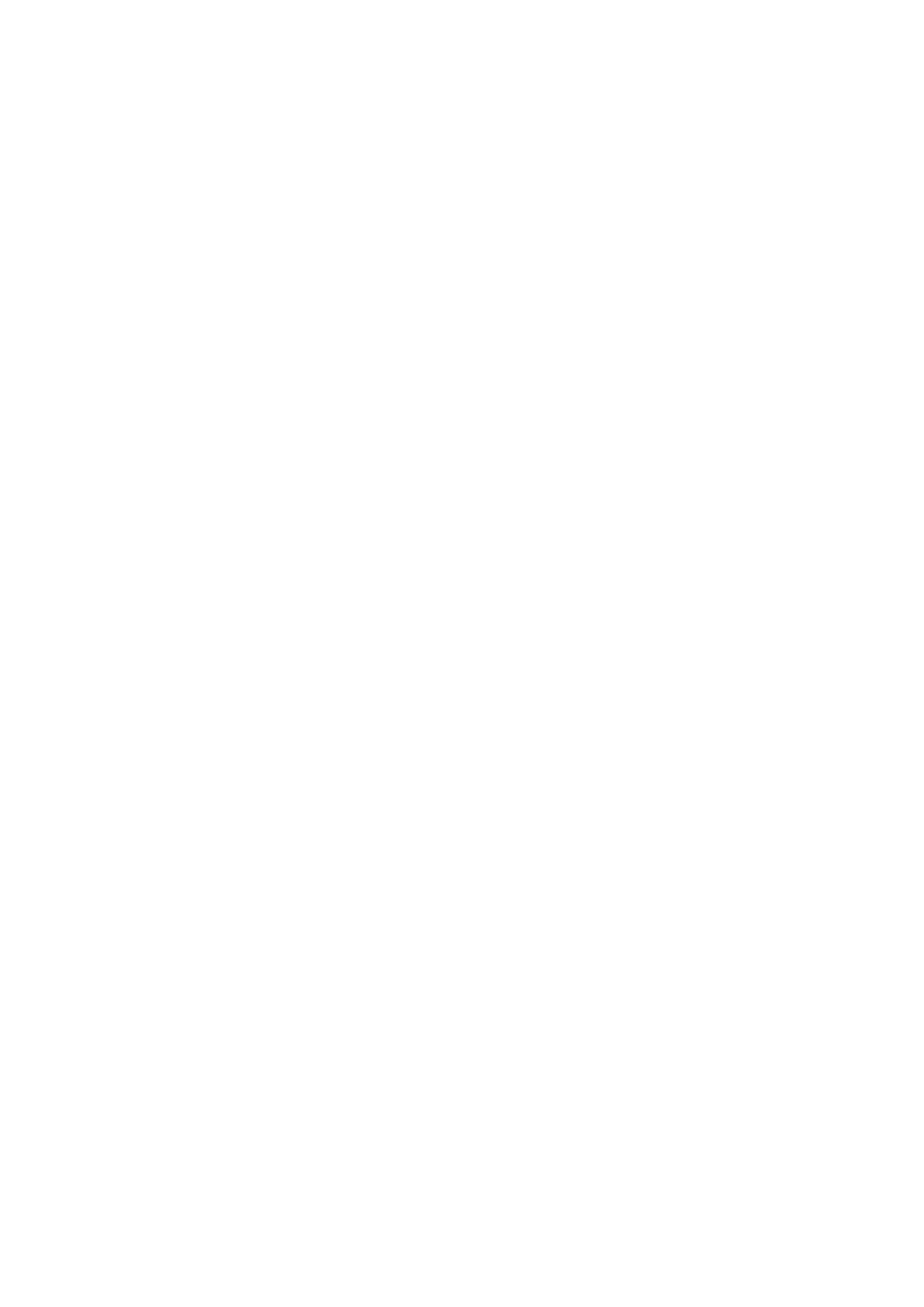*I certify that this public bill, which originated in the Legislative Assembly, has finally passed the Legislative Council and the Legislative Assembly of New South Wales.*

> *Clerk of the Legislative Assembly. Legislative Assembly, Sydney, , 2012*



New South Wales

## **Sydney Water Catchment Management Amendment (Board Members) Bill 2012**

Act No , 2012

An Act to amend the *Sydney Water Catchment Management Act 1998* with respect to the constitution of the Sydney Catchment Authority Board.

*I have examined this bill and find it to correspond in all respects with the bill as finally passed by both Houses.*

*Assistant Speaker of the Legislative Assembly.*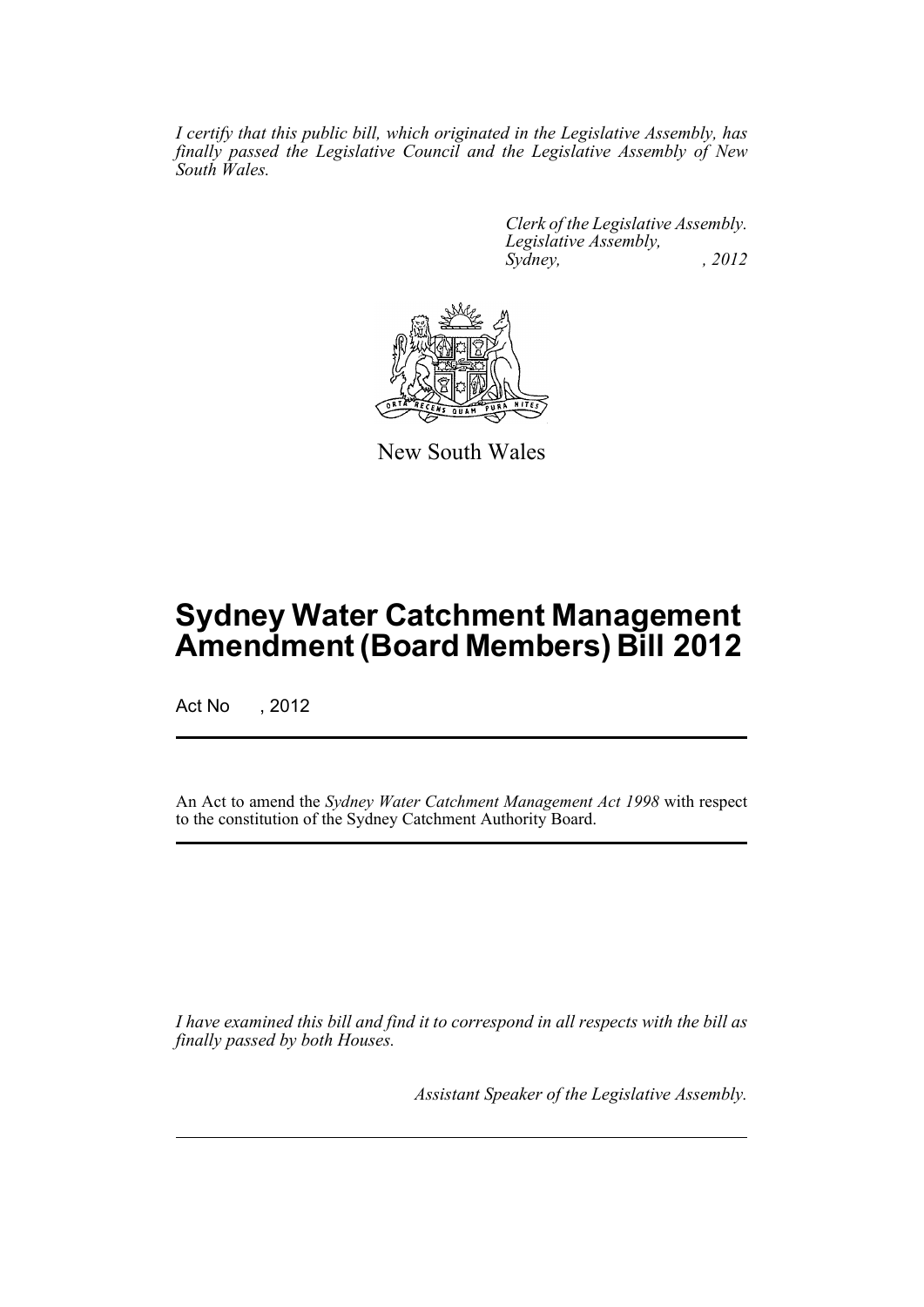#### <span id="page-3-0"></span>**The Legislature of New South Wales enacts:**

#### **1 Name of Act**

This Act is the *Sydney Water Catchment Management Amendment (Board Members) Act 2012*.

#### <span id="page-3-1"></span>**2 Commencement**

This Act commences on a day to be appointed by proclamation.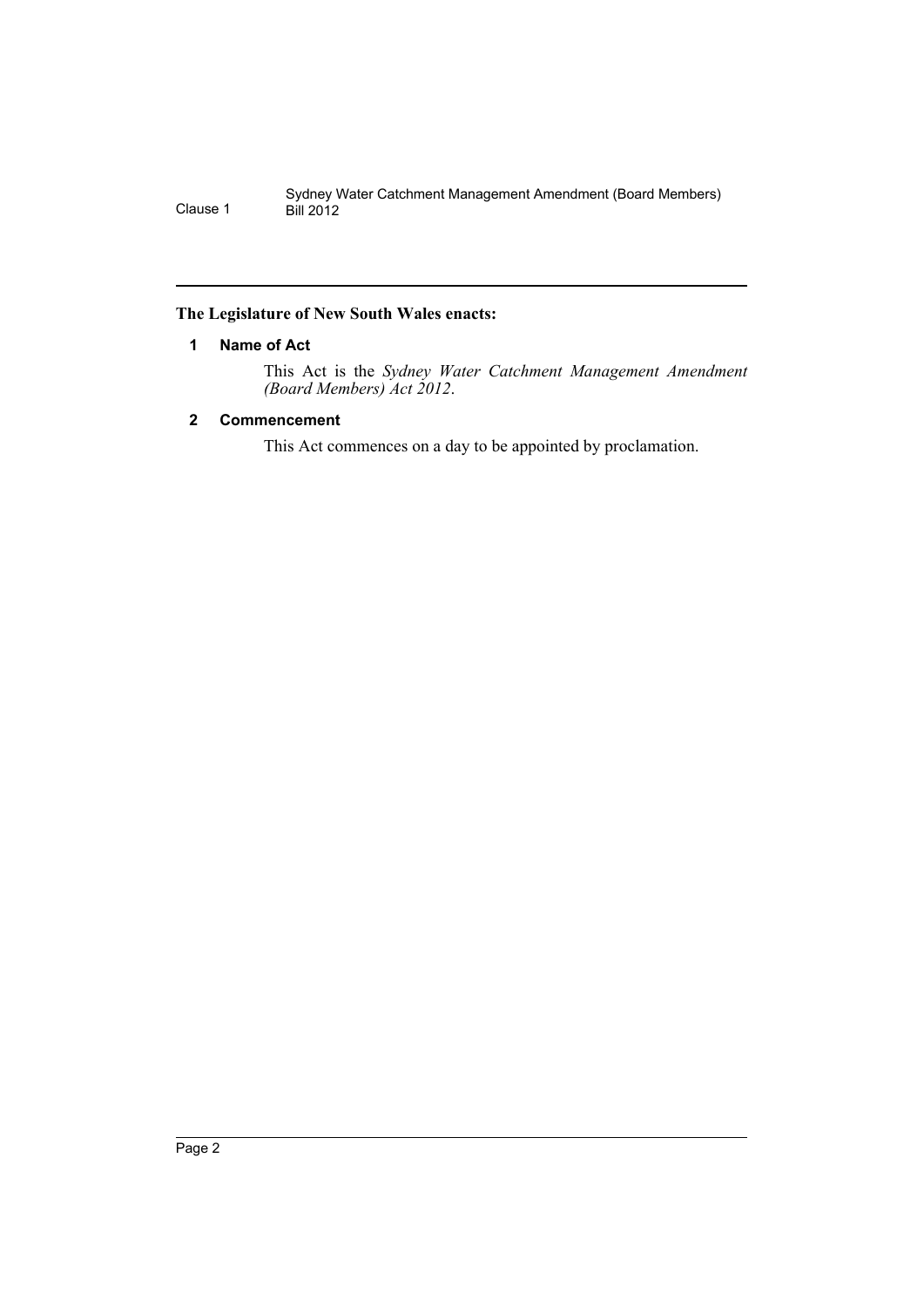Sydney Water Catchment Management Amendment (Board Members) Bill 2012

Amendment of Sydney Water Catchment Management Act 1998 No 171 Schedule 1

### <span id="page-4-0"></span>**Schedule 1 Amendment of Sydney Water Catchment Management Act 1998 No 171**

#### **[1] Section 7**

Omit the section. Insert instead:

#### **7 Board**

- (1) There is to be a Sydney Catchment Authority Board.
- (2) The Board is to consist of:
	- (a) the Chief Executive, and
	- (b) not fewer than 4 and not more than 8 members appointed by the Minister.
- (3) The members of the Board appointed by the Minister are to be persons who, in the opinion of the Minister, each or together have the following:
	- (a) qualifications and experience relevant to catchment management and protection,
	- (b) qualifications and experience relevant to water quality and public health,
	- (c) qualifications and experience relevant to running a commercial entity,
	- (d) qualifications and experience relevant to water supply planning and asset management,
	- (e) practical knowledge of, and experience in, agriculture and industry in the catchment area,
	- (f) practical knowledge of, and experience in, local government and planning in the catchment area,
	- (g) such other expertise as the Minister considers necessary to realise the objectives of the SCA.
- (4) The Minister may advertise publicly for appointments to the Board.
- (5) Schedule 1 contains provisions with respect to the constitution and procedure of the Board.

#### **[2] Schedule 6 Savings, transitional and other provisions**

Insert at the end of clause 1 (1):

*Sydney Water Catchment Management Amendment (Board Members) Act 2012*